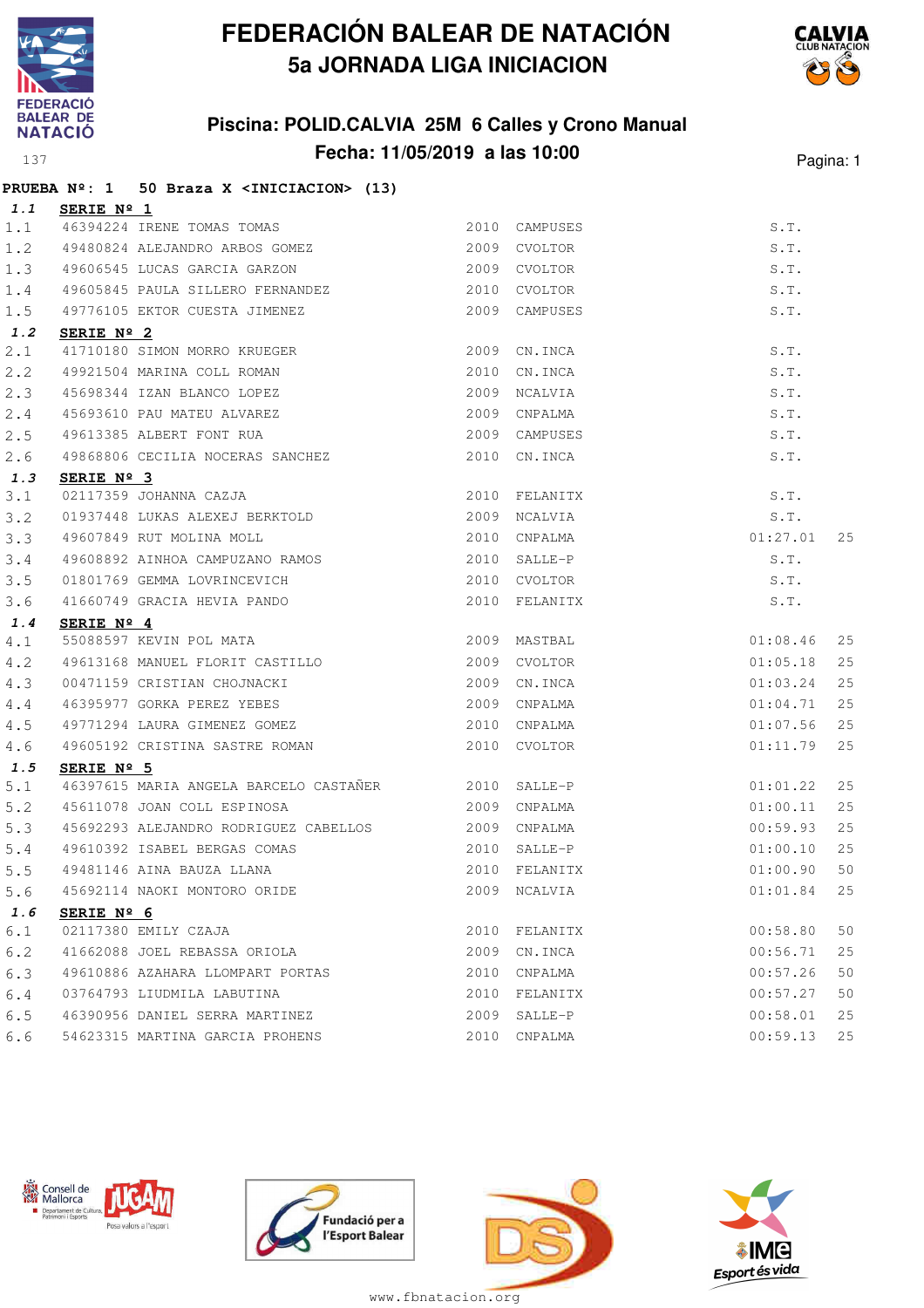





|      | PRUEBA Nº: 1 50 Braza X <iniciacion> (13)</iniciacion>                                                              |      |                |          |    |
|------|---------------------------------------------------------------------------------------------------------------------|------|----------------|----------|----|
| 1.7  | SERIE Nº 7                                                                                                          |      |                |          |    |
| 7.1  | 49611192 PABLO PEREZ VENERO<br>45612770 MARC SANCHEZ BELTRAN 2009 MASTBZ<br>41664607 IVAN CASANOVAS ROCA 2009 ILLES |      | 2009 CAMPUSES  | 00:55.86 | 25 |
| 7.2  |                                                                                                                     |      | 2009 MASTBAL   | 00:55.23 | 25 |
| 7.3  |                                                                                                                     |      |                | 00:54.37 | 25 |
| 7.4  |                                                                                                                     |      |                | 00:54.53 | 25 |
| 7.5  |                                                                                                                     |      |                | 00:55.83 | 50 |
| 7.6  |                                                                                                                     |      |                | 00:56.21 | 25 |
| 1.8  | SERIE Nº 8                                                                                                          |      |                |          |    |
| 8.1  | 46393247 OLIMPIA BESALDUCH ALVAREZ 2010 CNPALMA                                                                     |      |                | 00:52.64 | 25 |
| 8.2  |                                                                                                                     |      |                | 00:52.69 | 50 |
| 8.3  | 41661630 JORDI COMAS ANDREO<br>45193431 TRISTAN SANTOS VILLALONGA (2009 CNPALMA                                     |      |                | 00:45.98 | 50 |
| 8.4  |                                                                                                                     |      |                | 00:46.96 | 25 |
| 8.5  | 46388467 SERGIO PIQUERAS CHAVARRIA 2009 CVOLTOR                                                                     |      |                | 00:52.32 | 25 |
| 8.6  | 45696313 GERARD VALLESPIR TORAN 2009 CN.INCA                                                                        |      |                | 00:52.91 | 25 |
|      | PRUEBA $N^{\circ}$ : 2 50 Libres X <iniciacion> (1)</iniciacion>                                                    |      |                |          |    |
| 2.1  | SERIE Nº 9                                                                                                          |      |                |          |    |
| 9.2  | 49613468 PEDRO LE-SENNE BUJOSA 2010 CNPALMA                                                                         |      |                | S.T.     |    |
| 9.3  | 01665014 RUBEN MARTIN OANCEA 2010 AQUATICS                                                                          |      |                | 01:21.71 | 25 |
| 9.4  |                                                                                                                     |      | 2010 CAMPUSES  | S.T.     |    |
| 9.5  | 55232025 SERGIO NICOLAU SANCHEZ<br>46396698 VICENTE PATON ESCANDELL 2010 CAMPUSES                                   |      |                | S.T.     |    |
| 2.2  | SERIE Nº 10                                                                                                         |      |                |          |    |
| 10.2 | 49480464 CARLA FIOL VILLANUEVA 2011 CVOLTOR                                                                         |      |                | 00:55.12 | 25 |
| 10.3 | 49865110 CHIARA ALESSIA SCOPONI MARQUEZ-SILVA 2011 BOCCHORIS                                                        |      |                | 00:52.46 | 25 |
| 10.4 | 46396883 DANIELA BLAS HERNANDEZ                                                                                     |      | 2011 CVOLTOR   | 00:54.82 | 25 |
| 10.5 | 49608819 MARINA BOSCH VALERO                                                                                        |      | 2011 BOCCHORIS | 01:01.03 | 25 |
| 2.3  | SERIE $N^{\circ}$ 11                                                                                                |      |                |          |    |
| 11.1 | 3ERIE Nº 11<br>46391812 PAU BESTARD MOREY                                                                           |      | 2010 CAMPUSES  | 00:51.29 | 50 |
| 11.2 |                                                                                                                     |      | 2010 CAMPUSES  | 00:50.34 | 25 |
| 11.3 | 46390805 ANGEL MONTALA SUAZO<br>49605555 JAIME JAUME RANI                                                           |      | 2010 NCALVIA   | 00:48.92 | 50 |
| 11.4 | 41661752 ALVARO LOZANO DE SOSA MASA $2010$ FELANITX                                                                 |      |                | 00:49.29 | 25 |
| 11.5 | 2010 AQUATICS<br>45697017 TEO PEREZ AGLIATA                                                                         |      |                | 00:50.34 | 25 |
| 11.6 | 49612767 LLORENÇ CLADERA LOPEZ                                                                                      |      | 2010 CVOLTOR   | 00:52.40 | 25 |
| 2.4  | SERIE $N^{\circ}$ 12                                                                                                |      |                |          |    |
| 12.1 | 03229184 EVA BENFENATI                                                                                              | 2011 | NCALVIA        | 00:47.91 | 25 |
| 12.2 | 41662210 ARIADNA ROSSELLO BRUGAROLAS                                                                                | 2011 | CNPALMA        | 00:47.63 | 25 |
| 12.3 | 49609518 MARIA VERGER SALVADOR                                                                                      | 2011 | CNPALMA        | 00:47.34 | 25 |
| 12.4 | 49611193 PEDRO PEREZ VENERO                                                                                         | 2010 | CAMPUSES       | 00:47.57 | 25 |
| 12.5 | 54622923 VIVIANA BLAS STÜDE                                                                                         | 2011 | CNPALMA        | 00:47.80 | 25 |
| 12.6 | 54627790 JOAN CASANOVAS MARCUS                                                                                      |      | 2010 AQUATICS  | 00:48.07 | 25 |









www.fbnatacion.org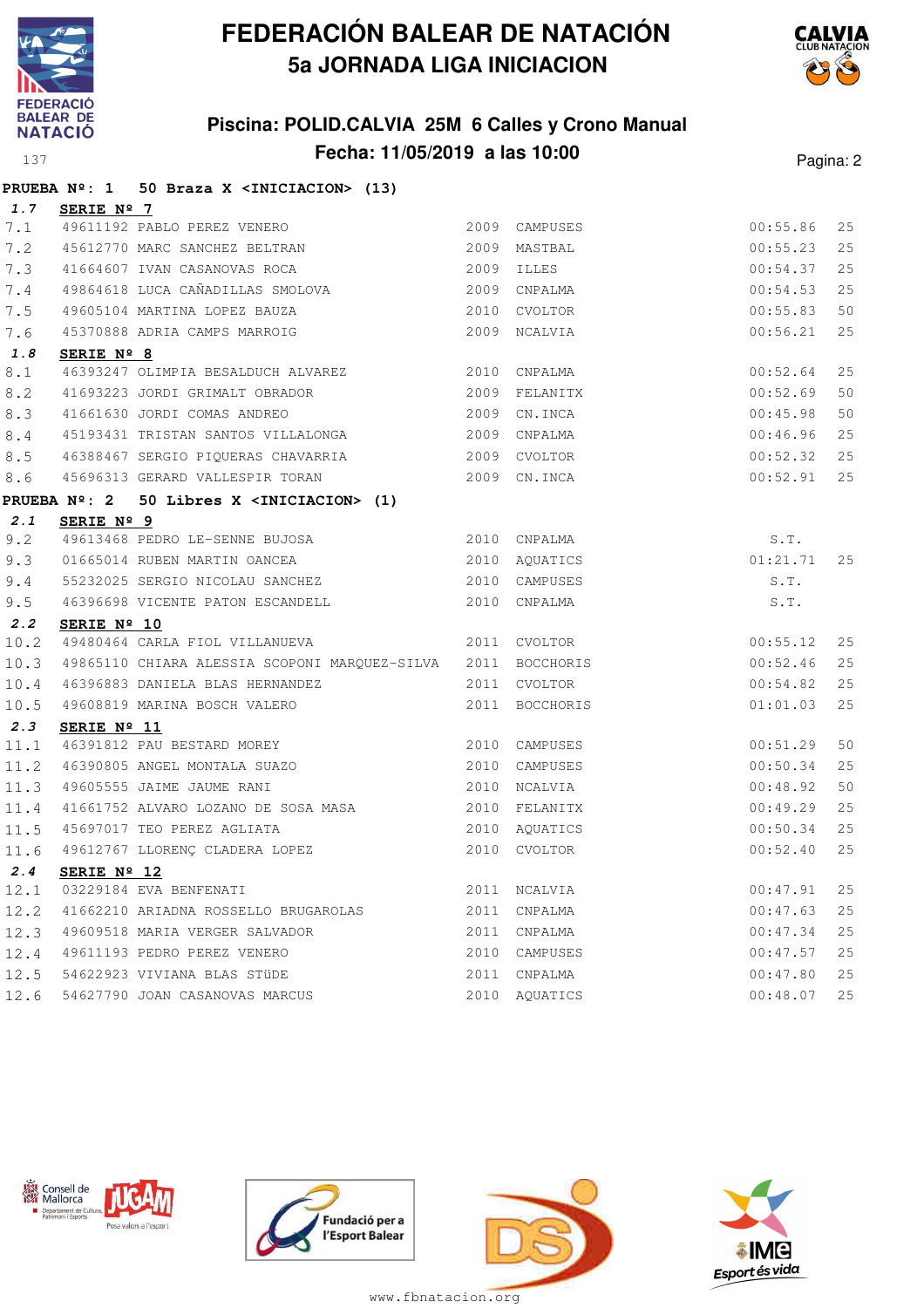





|      |                      | PRUEBA Nº: 2 50 Libres X <iniciacion> (1)</iniciacion>                                                                            |      |               |          |    |
|------|----------------------|-----------------------------------------------------------------------------------------------------------------------------------|------|---------------|----------|----|
| 2.5  | SERIE Nº 13          |                                                                                                                                   |      |               |          |    |
| 13.1 |                      | 2011 SALLE-P<br>41662624 PAULA ENRIQUE ALORDA<br>46389514 ANTONIO VERGER SALVADOR (2010 CNPALMA                                   |      |               | 00:46.74 | 50 |
| 13.2 |                      |                                                                                                                                   |      |               | 00:44.28 | 25 |
| 13.3 |                      | 49612753 POLO RODRIGUEZ ROSE 2010 NCALVIA                                                                                         |      |               | 00:43.71 | 25 |
| 13.4 |                      | 49480144 ALEJANDRO LOPEZ SERRA 2010 CVOLTOR                                                                                       |      |               | 00:44.19 | 25 |
| 13.5 |                      | 49612169 JULIA POCOVI FONTIRROIG 2011 CNPALMA                                                                                     |      |               | 00:46.03 | 25 |
| 13.6 |                      | 41664015 IKER FERNANDEZ ROZALEN                                                                                                   |      | 2010 CVOLTOR  | 00:46.94 | 25 |
| 2.6  | SERIE $N^{\circ}$ 14 |                                                                                                                                   |      |               |          |    |
| 14.1 |                      | 49919590 MARIA SARMIENTO CANO 2011 SALLE-P                                                                                        |      |               | 00:42.72 | 50 |
| 14.2 |                      |                                                                                                                                   |      |               | 00:41.56 | 25 |
| 14.3 |                      |                                                                                                                                   |      |               | 00:38.42 | 50 |
| 14.4 |                      | 49482351 CARLOS MONTALVA REBASSA 2010 SALLE-P                                                                                     |      |               | 00:40.53 | 50 |
| 14.5 |                      | 49866865 ANDREA SANCHEZ HERNANDEZ 2011 SALLE-P                                                                                    |      |               | 00:42.70 | 50 |
| 14.6 |                      | 49925442 PHILIP VILI GRIGOROV 2010 CNPALMA                                                                                        |      |               | 00:43.32 | 25 |
|      |                      | PRUEBA Nº: 3 100 Libres X <iniciacion> (2)</iniciacion>                                                                           |      |               |          |    |
| 3.1  | SERIE Nº 15          |                                                                                                                                   |      |               |          |    |
| 15.1 |                      |                                                                                                                                   |      |               | S.T.     |    |
| 15.2 |                      |                                                                                                                                   |      |               | S.T.     |    |
| 15.3 |                      | 45692114 NAOKI MONTORO ORIDE 2009 NCALVIA<br>45698344 IZAN BLANCO LOPEZ 2009 NCALVIA<br>49611192 PABLO PEREZ VENERO 2009 CAMPUSES |      |               | S.T.     |    |
| 15.4 |                      | 49921504 MARINA COLL ROMAN 2010 CN.INCA                                                                                           |      |               | S.T.     |    |
| 15.5 |                      | 49613168 MANUEL FLORIT CASTILLO                                                                                                   |      | 2009 CVOLTOR  | S.T.     |    |
| 3.2  | SERIE Nº 16          |                                                                                                                                   |      |               |          |    |
| 16.1 |                      | 49605104 MARTINA LOPEZ BAUZA 2010 CVOLTOR                                                                                         |      |               | S.T.     |    |
| 16.2 |                      |                                                                                                                                   |      |               | S.T.     |    |
| 16.3 |                      | 45611078 JOAN COLL ESPINOSA 2009 CNPALMA<br>02117359 JOHANNA CAZJA 2010 FELANITX<br>49606545 LUCAS GARCIA GARZON 2009 CVOLTOR     |      |               | S.T.     |    |
| 16.4 |                      |                                                                                                                                   |      |               | S.T.     |    |
| 16.5 |                      |                                                                                                                                   |      | 2010 AQUATICS | S.T.     |    |
| 16.6 |                      | 46391366 GLORIA VICENTE CRESPI<br>02117380 EMILY CZAJA 2010 RQUATICS<br>2010 FELANITX                                             |      |               | S.T.     |    |
| 3.3  | SERIE Nº 17          |                                                                                                                                   |      |               |          |    |
| 17.1 |                      | 46397615 MARIA ANGELA BARCELO CASTAÑER 2010 SALLE-P                                                                               |      |               | S.T.     |    |
| 17.2 |                      | 46394224 IRENE TOMAS TOMAS (2010 CAMPUSES                                                                                         |      |               | S.T.     |    |
| 17.3 |                      | 54623315 MARTINA GARCIA PROHENS 2010 CNPALMA                                                                                      |      |               | S.T.     |    |
|      |                      | 17.4 41660749 GRACIA HEVIA PANDO 60 2010 FELANITX                                                                                 |      |               | S.T.     |    |
| 17.5 |                      | 49605192 CRISTINA SASTRE ROMAN                                                                                                    | 2010 | CVOLTOR       | S.T.     |    |
| 17.6 |                      | 46392562 CARLA DURAN FERRER                                                                                                       |      | 2010 AOUATICS | S.T.     |    |
| 3.4  | SERIE Nº 18          |                                                                                                                                   |      |               |          |    |
| 18.1 |                      | 49776105 EKTOR CUESTA JIMENEZ                                                                                                     |      | 2009 CAMPUSES | S.T.     |    |
| 18.2 |                      | 01937448 LUKAS ALEXEJ BERKTOLD                                                                                                    |      | 2009 NCALVIA  | S.T.     |    |
| 18.3 |                      | 49608892 AINHOA CAMPUZANO RAMOS                                                                                                   | 2010 | SALLE-P       | S.T.     |    |
| 18.4 |                      | 45692293 ALEJANDRO RODRIGUEZ CABELLOS                                                                                             |      | 2009 CNPALMA  | S.T.     |    |
| 18.5 |                      | 49868806 CECILIA NOCERAS SANCHEZ                                                                                                  |      | 2010 CN.INCA  | S.T.     |    |
| 18.6 |                      | 41710180 SIMON MORRO KRUEGER                                                                                                      |      | 2009 CN.INCA  | S.T.     |    |









www.fbnatacion.org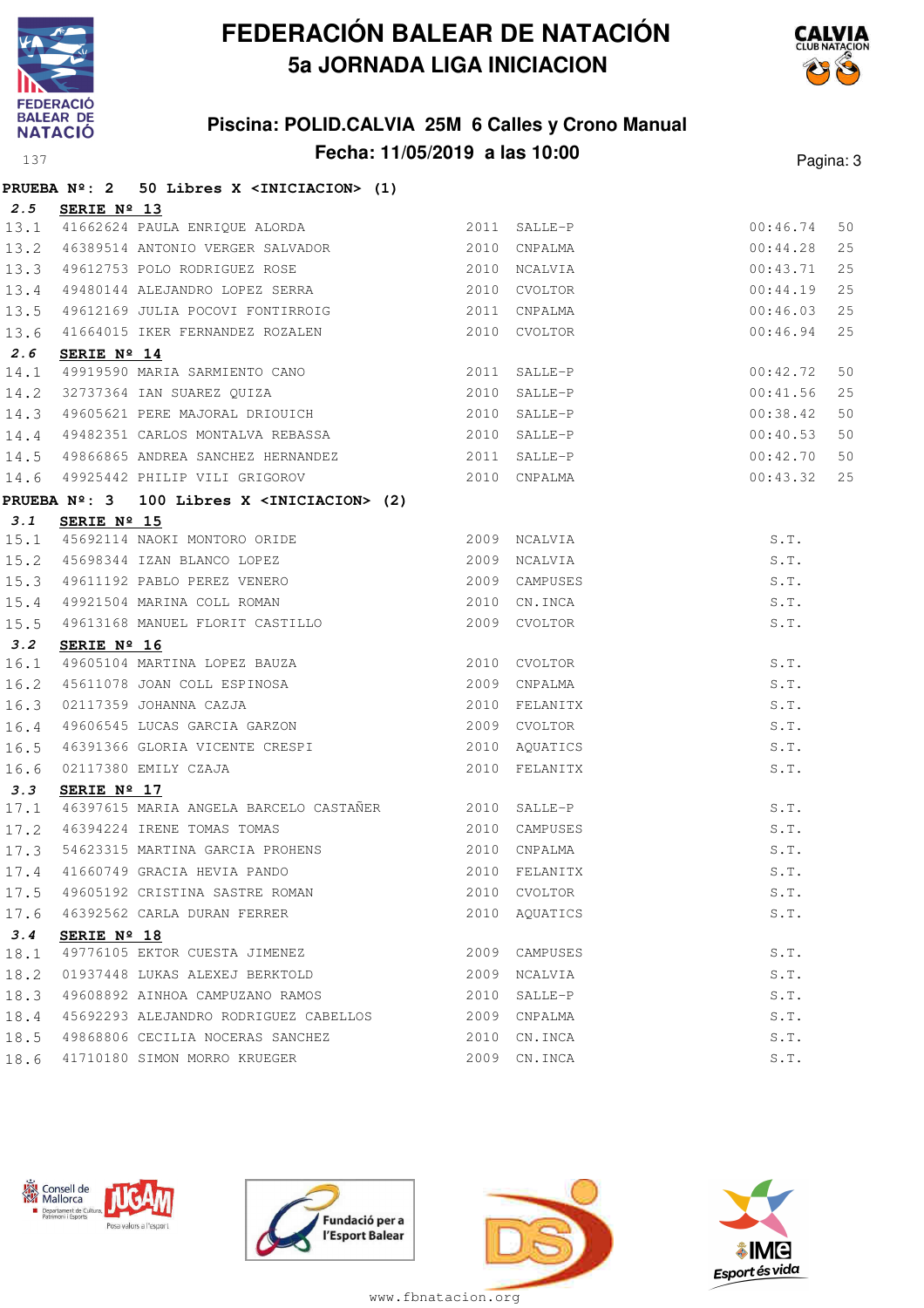





|      | <b>PRUEBA Nº: 3</b>  | 100 Libres X <iniciacion> (2)</iniciacion>                                                                                   |               |            |          |    |
|------|----------------------|------------------------------------------------------------------------------------------------------------------------------|---------------|------------|----------|----|
| 3.5  | SERIE Nº 19          |                                                                                                                              |               |            |          |    |
|      |                      | 19.1 49605845 PAULA SILLERO FERNANDEZ                                                                                        | 2010 CVOLTOR  |            | 02:15.65 | 50 |
|      |                      | 19.2 03764793 LIUDMILA LABUTINA                                                                                              | 2010 FELANITX |            | 02:07.99 | 50 |
| 19.3 |                      | 03764793 LIUDMILA LABUTINA<br>49480824 ALEJANDRO ARBOS GOMEZ                                                                 | 2009 CVOLTOR  |            | 01:53.43 | 50 |
| 19.4 |                      | 49481146 AINA BAUZA LLANA                                                                                                    | 2010 FELANITX |            | 01:53.78 | 50 |
| 19.5 |                      |                                                                                                                              | 2010 CVOLTOR  |            | 02:12.38 | 50 |
| 19.6 |                      | 49481146 AINA BAUZA LLANA<br>01801769 GEMMA LOVRINCEVICH<br>49607849 RUT MOLINA MOLL                                         | 2010 CNPALMA  |            | 02:17.85 | 50 |
| 3.6  | SERIE Nº 20          |                                                                                                                              |               |            |          |    |
| 20.1 |                      | 55088597 KEVIN POL MATA                                                                                                      | 2009 MASTBAL  |            | 01:51.87 | 50 |
| 20.2 |                      | 49610886 AZAHARA LLOMPART PORTAS                                                                                             | 2010 CNPALMA  |            | 01:49.59 | 50 |
| 20.3 |                      | 41693223 JORDI GRIMALT OBRADOR                                                                                               | 2009 FELANITX |            | 01:47.00 | 50 |
| 20.4 |                      | 46395977 GORKA PEREZ YEBES                                                                                                   | 2009 CNPALMA  |            | 01:48.28 | 50 |
| 20.5 |                      | 00471159 CRISTIAN CHOJNACKI                                                                                                  | 2009 CN.INCA  |            | 01:50.68 | 50 |
| 20.6 |                      | 49771294 LAURA GIMENEZ GOMEZ                                                                                                 | 2010 CNPALMA  |            | 01:51.71 | 50 |
| 3.7  | SERIE $N^{\circ}$ 21 |                                                                                                                              |               |            |          |    |
| 21.1 |                      | 49610392 ISABEL BERGAS COMAS                                                                                                 | 2010 SALLE-P  |            | 01:37.56 | 50 |
| 21.2 |                      | 45370888 ADRIA CAMPS MARROIG                                                                                                 | 2009 NCALVIA  |            | 01:36.41 | 50 |
| 21.3 |                      | 41662088 JOEL REBASSA ORIOLA                                                                                                 | 2009 CN.INCA  |            | 01:33.31 | 50 |
| 21.4 |                      | 46388467 SERGIO PIQUERAS CHAVARRIA                                                                                           | 2009 CVOLTOR  |            | 01:36.05 | 50 |
| 21.5 |                      | 49864618 LUCA CAÑADILLAS SMOLOVA                                                                                             | 2009 CNPALMA  |            | 01:37.34 | 50 |
| 21.6 |                      | 46390956 DANIEL SERRA MARTINEZ                                                                                               | 2009 SALLE-P  |            | 01:38.86 | 50 |
| 3.8  | SERIE $N^{\circ}$ 22 |                                                                                                                              |               |            |          |    |
| 22.1 |                      | 41664607 IVAN CASANOVAS ROCA                                                                                                 | 2009 ILLES    |            | 01:32.06 | 50 |
|      |                      | 22.2 45696313 GERARD VALLESPIR TORAN                                                                                         | 2009 CN.INCA  |            | 01:25.94 | 50 |
|      |                      | 22.3 45612770 MARC SANCHEZ BELTRAN                                                                                           | 2009 MASTBAL  |            | 01:23.47 | 50 |
|      |                      | 22.4 45193431 TRISTAN SANTOS VILLALONGA<br>22.5 41661630 JORDI COMAS ANDREO                                                  | 2009 CNPALMA  |            | 01:23.57 | 50 |
| 22.5 |                      |                                                                                                                              | 2009 CN.INCA  |            | 01:26.87 | 50 |
| 22.6 |                      | 46393247 OLIMPIA BESALDUCH ALVAREZ                                                                                           | 2010 CNPALMA  |            | 01:31.74 | 50 |
|      |                      | PRUEBA Nº: 4 4x25 Mariposa X <iniciacion> (78)</iniciacion>                                                                  |               |            |          |    |
| 4.1  | SERIE Nº 23          |                                                                                                                              |               |            |          |    |
| 23.2 | 00877                |                                                                                                                              |               | INICIACION | S.T.     |    |
| 23.3 | 00848                | CVOLTOR INICIACION CVOLTOR<br>SALLE-P INICIACION SALLE-P<br>CNPALMA INICIACION CNPALMA<br>CNPALMA INICIACION <b> CNPALMA</b> |               | INICIACION | S.T.     |    |
| 23.4 | 00056                |                                                                                                                              |               | INICIACION | S.T.     |    |
| 23.5 | 00056                |                                                                                                                              |               | INICIACION | S.T.     |    |
|      |                      | PRUEBA $N^2$ : 5 $4x50$ Estilos X <iniciacion> (19)</iniciacion>                                                             |               |            |          |    |
| 5.1  | SERIE Nº 24          |                                                                                                                              |               |            |          |    |
|      | 24.2 00877           | CVOLTOR INICIACION <b></b>                                                                                                   | CVOLTOR       | INICIACION | S.T.     |    |
| 24.3 | 00848                | SALLE-P INICIACION <a></a>                                                                                                   | SALLE-P       | INICIACION | S.T.     |    |









www.fbnatacion.org

24.4 00056 CNPALMA INICIACION <B> CNPALMA INICIACION S.T.